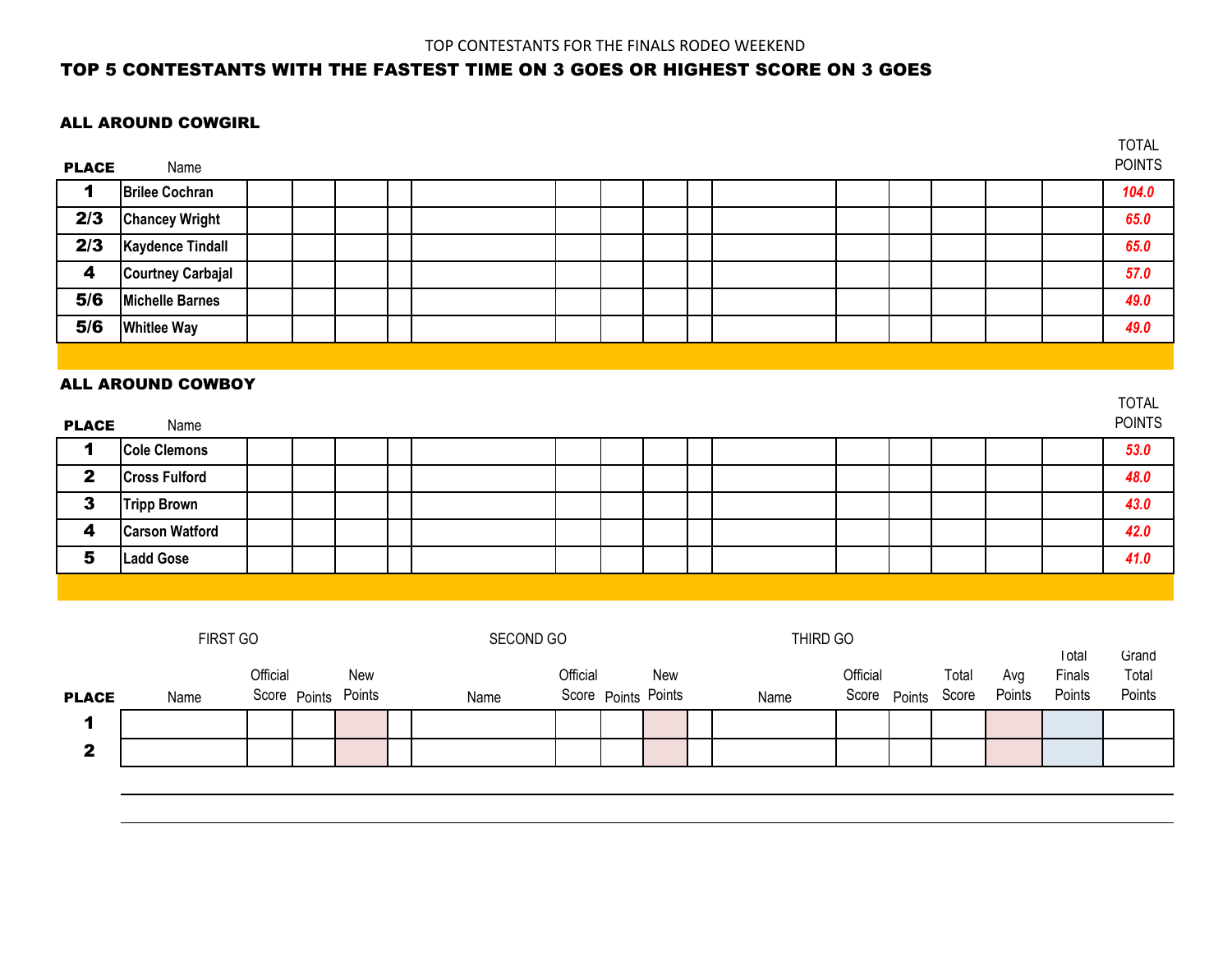## TOP 5 CONTESTANTS WITH THE FASTEST TIME ON 3 GOES OR HIGHEST SCORE ON 3 GOES

## EVENT: GOAT TYING

|                         | FIRST GO                                  |                  |             |               | SECOND GO                |          |                    | THIRD GO   |  |                          |                  |        |               |               |                            |                          |
|-------------------------|-------------------------------------------|------------------|-------------|---------------|--------------------------|----------|--------------------|------------|--|--------------------------|------------------|--------|---------------|---------------|----------------------------|--------------------------|
| <b>PLACE</b>            | Name                                      | Official<br>Time | Points      | New<br>Points | Name                     | Official | Time Points Points | New        |  | Name                     | Official<br>Time | Points | Total<br>Time | Avg<br>Points | I otal<br>Finals<br>Points | Grand<br>Total<br>Points |
| 1                       | <b>Kaydence Tindall</b>                   | 7.42             | 10.0        | 143.0         | <b>Kaydence Tindall</b>  | 7.86     | 9.0                | 152.0      |  | <b>Kaydence Tindall</b>  | 7.46             | 10.0   | 22.74         | 10.0          | 39.0                       | 172.0                    |
| $\overline{\mathbf{2}}$ | <b>Brilee Cochran</b>                     | 7.88             | 9.0         | 105.0         | <b>Brilee Cochran</b>    | 9.08     | 4.0                | 109.0      |  | <b>Brilee Cochran</b>    | 7.59             | 8.0    | 24.55         | 9.0           | 30.0                       | 126.0                    |
| 3                       | <b>Kaelin Hegarty</b>                     | 8.88             | 6.0         | 47.0          | <b>Kaelin Hegarty</b>    | 8.16     | 7.0                | 54.0       |  | <b>Kaelin Hegarty</b>    | 7.75             | 7.0    | 24.79         | 8.0           | 28.0                       | 69.0                     |
| 4                       | <b>Courtney Carbajal</b>                  | 7.89             | 8.0         | 114.0         | <b>Courtney Carbajal</b> | 12.41    |                    | 114.0      |  | <b>Courtney Carbajal</b> | 7.51             | 9.0    | 27.81         | 7.0           | 24.0                       | 130.0                    |
| 5                       | <b>Erin McLaughlin</b>                    | 9.84             | 4.0         | 91.0          | <b>Erin McLaughlin</b>   | 9.44     | 2.0                | 93.0       |  | Erin McLaughlin          | 8.78             | 4.0    | 28.06         | 6.0           | 16.0                       | 103.0                    |
|                         |                                           |                  |             |               |                          |          |                    |            |  |                          |                  |        |               |               |                            |                          |
|                         | <b>EVENT: STEER WRESTLING</b><br>FIRST GO |                  |             |               | SECOND GO                |          |                    |            |  | THIRD GO                 |                  |        |               |               | I otal                     | Grand                    |
|                         |                                           | Official         |             | <b>New</b>    |                          | Official |                    | <b>New</b> |  |                          | Official         |        | Total         | Avg           | Finals                     | Total                    |
| <b>PLACE</b>            | Name                                      |                  | Time Points | Points        | Name                     |          | Time Points Points |            |  | Name                     | Time             | Points | Time          | Points        | Points                     | Points                   |
| 1                       | <b>Tripp Brown</b>                        | 10.17            | 10.0        | 117.0         | <b>Tripp Brown</b>       | 120.00   |                    | 117.0      |  | <b>Tripp Brown</b>       | 6.50             | 10.0   | 136.67        | 10.0          | 30.0                       | 137.0                    |
|                         |                                           |                  |             |               |                          |          |                    |            |  |                          |                  |        |               |               |                            |                          |
|                         |                                           |                  |             |               |                          |          |                    |            |  |                          |                  |        |               |               |                            |                          |
|                         |                                           |                  |             |               |                          |          |                    |            |  |                          |                  |        |               |               |                            |                          |
|                         |                                           |                  |             |               |                          |          |                    |            |  |                          |                  |        |               |               |                            |                          |
|                         |                                           |                  |             |               |                          |          |                    |            |  |                          |                  |        |               |               |                            |                          |
|                         | <b>EVENT: BREAKAWAY CALF ROPING</b>       |                  |             |               |                          |          |                    |            |  |                          |                  |        |               |               |                            |                          |
|                         | FIRST GO                                  |                  |             |               | SECOND GO                |          |                    |            |  | THIRD GO                 |                  |        |               |               | Total                      | Grand                    |
|                         |                                           | Official         |             | New           |                          | Official |                    | New        |  |                          | Official         |        | Total         | Avg           | Finals                     | Total                    |
| <b>PLACE</b>            | Name                                      |                  | Time Points | Points        | Name                     |          | Time Points Points |            |  | Name                     | Time             | Points | Time          | Points        | Points                     | Points                   |
| 1                       | <b>Chancey Wright</b>                     | 2.40             | 9.0         | 62.0          | Chancey Wright           | 2.72     | 6.0                | 68.0       |  | <b>Chancey Wright</b>    | 1.90             | 10.0   | 7.02          | 10.0          | 35.0                       | 88.0                     |
| $\overline{\mathbf{2}}$ | <b>Addy Gose</b>                          | 3.02             | 6.0         | 86.0          | Addy Gose                | 2.55     | 8.0                | 94.0       |  | <b>Addy Gose</b>         | 2.77             | 6.0    | 8.34          | 9.0           | 29.0                       | 109.0                    |
| 3                       | Kaydence Tindall                          | 3.01             | 7.0         | 126.0         | Kaydence Tindall         | 3.53     | 2.0                | 128.0      |  | Kaydence Tindall         | 2.18             | 9.0    | 8.72          | 8.0           | 26.0                       | 145.0                    |
| 4                       | Lacey Nail                                | 2.28             | 10.0        | 106.0         | Lacey Nail               | 3.63     | 1.0                | 107.0      |  | Lacey Nail               | 3.84             | 3.0    | 9.75          | 7.0           | 21.0                       | 117.0                    |
| 5                       | Tannah Williams                           | 20.68            | 2.0         | 42.0          | <b>Tannah Williams</b>   | 4.11     |                    | 42.0       |  | <b>Tannah Williams</b>   | 3.27             | 5.0    | 28.06         | 6.0           | 13.0                       | 53.0                     |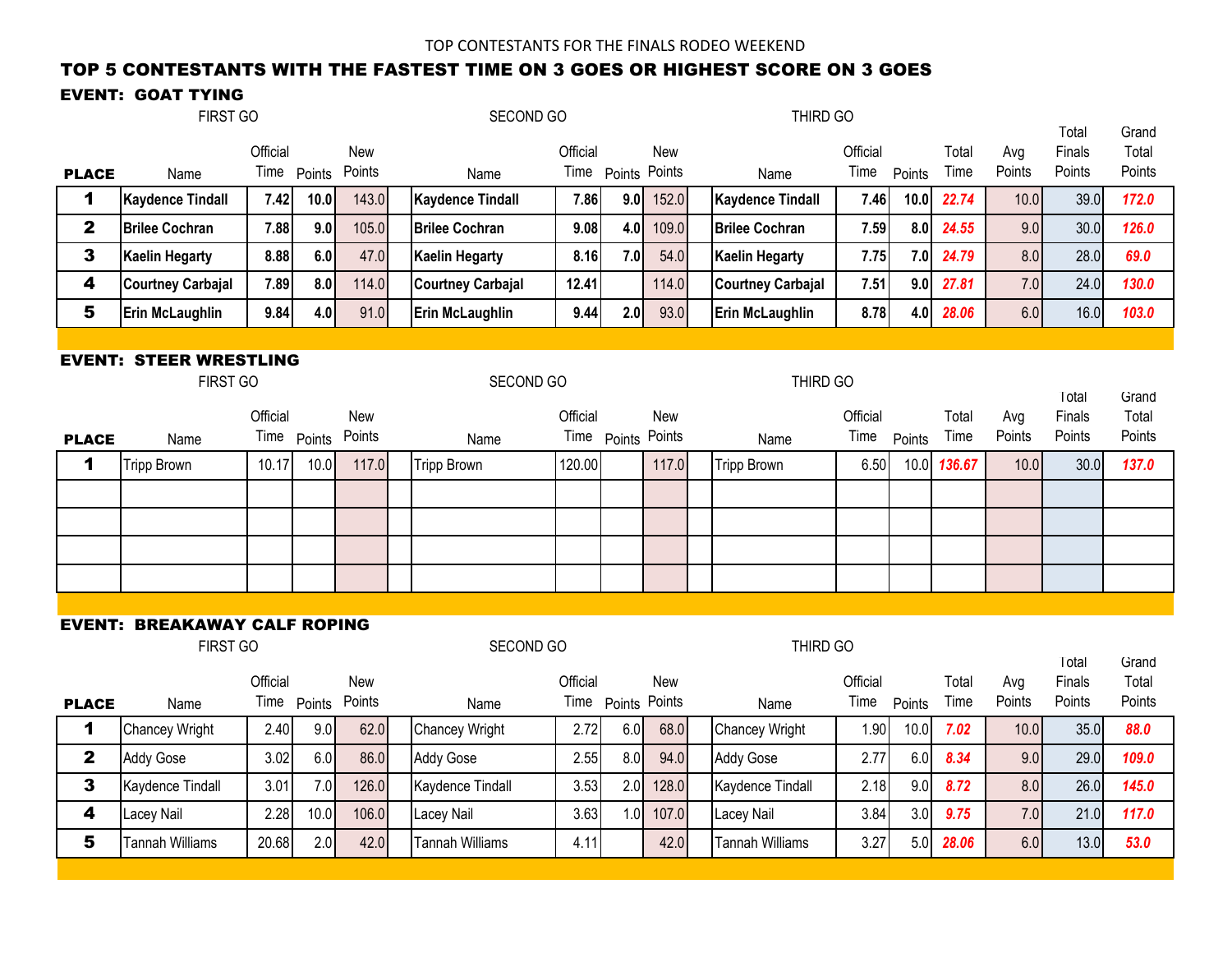## TOP 5 CONTESTANTS WITH THE FASTEST TIME ON 3 GOES OR HIGHEST SCORE ON 3 GOES

## EVENT: TIE-DOWN CALF ROPING

|                         | FIRST GO                                      |              |             |               | SECOND GO               | THIRD GO |                     |       |  |                         |                  |        |               | <b>I</b> otal | Grand            |                 |
|-------------------------|-----------------------------------------------|--------------|-------------|---------------|-------------------------|----------|---------------------|-------|--|-------------------------|------------------|--------|---------------|---------------|------------------|-----------------|
|                         |                                               | Official     |             | New           |                         | Official |                     | New   |  |                         | Official         |        | Total         | Avg           | Finals           | Total           |
| <b>PLACE</b>            | Name                                          |              | Time Points | Points        | Name                    |          | Time Points Points  |       |  | Name                    | Time             | Points | Time          | Points        | Points           | Points          |
| 1                       | Cross Fulford                                 | 11.55        | 7.0         | 99.0          | <b>Cross Fulford</b>    | 8.94     | 10.0                | 109.0 |  | <b>Cross Fulford</b>    | 10.30            | 7.0    | 30.79         | 10.0          | 34.0             | 126.0           |
| $\overline{\mathbf{2}}$ | Ladd Gose                                     | 11.47        | 8.0         | 54.0          | <b>Ladd Gose</b>        | 10.90    | 7.0                 | 61.0  |  | Ladd Gose               | 13.56            | 3.0    | 35.93         | 9.0           | 27.0             | 73.0            |
| 3                       | Cole Clemons                                  | 10.38        | 10.0        | 119.0         | Cole Clemons            | 11.11    | 6.0                 | 125.0 |  | Cole Clemons            | 16.17            | 2.0    | 37.66         | 8.0           | 26.0             | 135.0           |
| 4                       | <b>Bryce Hart</b>                             | 11.82        | 6.0         | 58.0          | <b>Bryce Hart</b>       | 21.16    | 1.0                 | 59.0  |  | <b>Bryce Hart</b>       | 10.75            | 6.0    | 43.73         | 7.0           | 20.0             | 72.0            |
| 5                       | <b>Brodey Clemons</b>                         | 11.37        | 9.0         | 66.0          | <b>Brodey Clemons</b>   | 19.94    | 2.0                 | 68.0  |  | <b>Brodey Clemons</b>   | 17.67            |        | 48.98         | 6.0           | 17.0             | 74.0            |
|                         |                                               |              |             |               |                         |          |                     |       |  |                         |                  |        |               |               |                  |                 |
|                         | <b>EVENT: SADDLE BRONC RIDING</b><br>FIRST GO |              |             |               | SECOND GO               |          |                     |       |  | THIRD GO                |                  |        |               |               | <b>I</b> otal    | Grand           |
|                         |                                               | Official     |             | New           |                         | Official |                     | New   |  |                         | Official         |        | Total         | Avg           | Finals           | Total           |
| <b>PLACE</b>            | Name                                          | Score Points |             | Points        | Name                    |          | Score Points Points |       |  | Name                    | Score            | Points | Score         | Points        | Points           | Points          |
| 1                       | A. J. Class                                   | 0.0          |             | 60.0          | A. J. Class             | 0.0      |                     | 60.0  |  | A. J. Class             | 53.0             | 10.0   | 53.0          | 10.0          | 20.0             | 80.0            |
|                         |                                               |              |             |               |                         |          |                     |       |  |                         |                  |        |               |               |                  |                 |
|                         |                                               |              |             |               |                         |          |                     |       |  |                         |                  |        |               |               |                  |                 |
|                         |                                               |              |             |               |                         |          |                     |       |  |                         |                  |        |               |               |                  |                 |
|                         |                                               |              |             |               |                         |          |                     |       |  |                         |                  |        |               |               |                  |                 |
|                         |                                               |              |             |               |                         |          |                     |       |  |                         |                  |        |               |               |                  |                 |
|                         | <b>EVENT: BARREL RACING</b><br>FIRST GO       |              |             |               | SECOND GO               |          |                     |       |  | THIRD GO                |                  |        |               |               |                  |                 |
|                         |                                               |              |             |               |                         |          |                     |       |  |                         |                  |        |               |               | Total            | Grand           |
|                         |                                               | Official     | Time Points | New<br>Points |                         | Official | Time Points Points  | New   |  |                         | Official<br>Time | Points | Total<br>Time | Avg<br>Points | Finals<br>Points | Total<br>Points |
| <b>PLACE</b><br>1       | Name<br>Shaeley Jenkins                       | 16.582       | 8.0         | 50.0          | Name<br>Shaeley Jenkins | 16.683   | 6.0                 | 56.0  |  | Name<br>Shaeley Jenkins | 16.089           | 10.0   | 49.354        | 10.0          | 34.0             | 76.0            |
| $\mathbf 2$             | <b>Brilee Cochran</b>                         | 16.681       | 5.0         | 63.0          | <b>Brilee Cochran</b>   | 16.451   | 8.0                 | 71.0  |  | <b>Brilee Cochran</b>   |                  |        |               | 9.0           | 26.0             | 84.0            |
|                         |                                               |              |             |               |                         |          |                     |       |  |                         | 16.671           | 4.0    | 49.803        |               |                  |                 |
| 3                       | Kali Holt                                     | 16.812       | 2.0         | 81.0          | Kali Holt               | 16.726   | 4.0                 | 85.0  |  | Kali Holt               | 16.409           | 7.0    | 49.947        | 8.0           | 21.0             | 100.0           |
| 4                       | Michelle Barnes                               | 16.670       | 6.0         | 38.0          | Michelle Barnes         | 16.921   | 2.0                 | 40.0  |  | Michelle Barnes         | 16.806           | 3.0    | 50.397        | 7.0           | 18.0             | 50.0            |
| 5                       | Ava Grayce Sanders                            | 16.725       | 4.0         | 96.0          | Ava Grayce Sanders      | 16.703   | 5.0                 | 101.0 |  | Ava Grayce Sanders      | 17.106           | 2.0    | 50.534        | 6.0           | 17.0             | 109.0           |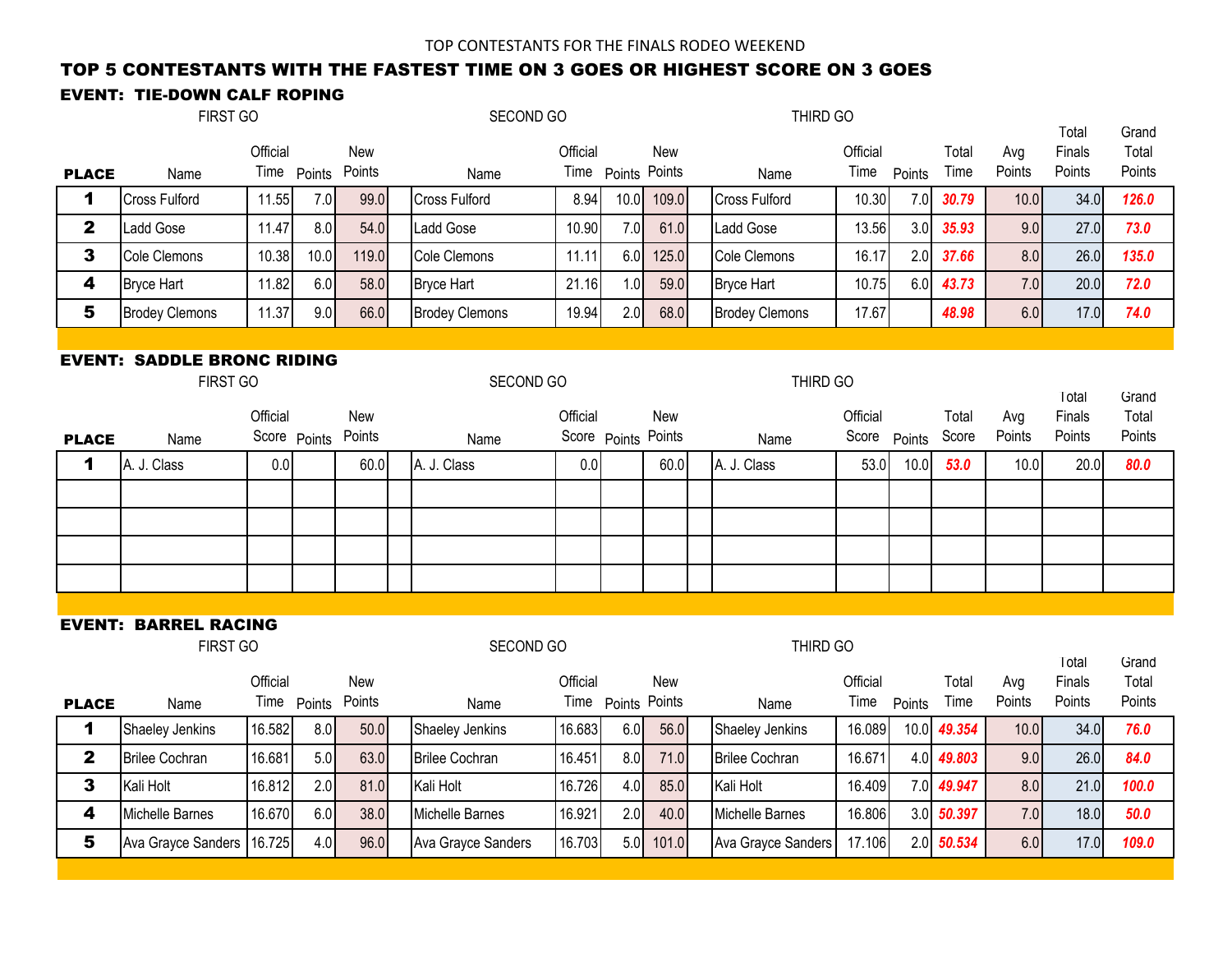## TOP 5 CONTESTANTS WITH THE FASTEST TIME ON 3 GOES OR HIGHEST SCORE ON 3 GOES

### EVENT: TEAM ROPING - HEADERS

|              | <b>FIRST GO</b>                                 |                         |             |                      | SECOND GO              |          |                    |            | THIRD GO               |                  |        |               |               |                            |                          |
|--------------|-------------------------------------------------|-------------------------|-------------|----------------------|------------------------|----------|--------------------|------------|------------------------|------------------|--------|---------------|---------------|----------------------------|--------------------------|
| <b>PLACE</b> | Name                                            | Official                | Time Points | <b>New</b><br>Points | Name                   | Official | Time Points Points | <b>New</b> | Name                   | Official<br>Time | Points | Total<br>Time | Avg<br>Points | I otal<br>Finals<br>Points | Grand<br>Total<br>Points |
| 1            | <b>Bryson Crawford</b>                          | 17.22                   | 7.0         | 76.0                 | <b>Bryson Crawford</b> | 13.58    | 6.0                | 82.0       | <b>Bryson Crawford</b> | 7.98             | 10.0   | 38.78         | 10.0          | 33.0                       | 102.0                    |
| $\mathbf 2$  | <b>Chancey Wright</b>                           | 18.40                   | 6.0         | 80.5                 | Chancey Wright         | 8.84     | 7.0                | 87.5       | Chancey Wright         | 12.19            | 8.0    | 39.43         | 9.0           | 30.0                       | 104.5                    |
| 3            | <b>Brodey Clemons</b>                           | 19.86                   | 5.0         | 80.0                 | <b>Brodey Clemons</b>  | 8.19     | 8.0                | 88.0       | <b>Brodey Clemons</b>  | 30.80            | 2.0    | 58.85         | 8.0           | 23.0                       | 98.0                     |
| 4            | Owen Clemons                                    | 7.74                    | 10.0        | 118.5                | Owen Clemons           | 6.68     | 10.0               | 128.5      | Owen Clemons           | 120.00           |        | 134.42        | 7.0           | 27.0                       | 135.5                    |
| 5            | Luke Kinard                                     | 20.24                   | 4.0         | 41.0                 | Luke Kinard            | 120.00   |                    | 41.0       | Luke Kinard            | 12.76            | 7.0    | 153.00        | 6.0           | 17.0                       | 54.0                     |
|              |                                                 |                         |             |                      |                        |          |                    |            |                        |                  |        |               |               |                            |                          |
|              | <b>EVENT: TEAM ROPING - HEELERS</b><br>FIRST GO |                         |             |                      | SECOND GO              |          |                    |            | THIRD GO               |                  |        |               |               | <b>l</b> otal              | Grand                    |
|              |                                                 | Official                |             | New                  |                        | Official |                    | New        |                        | Official         |        | Total         | Avg           | Finals                     | Total                    |
| <b>PLACE</b> | Name                                            |                         | Time Points | Points               | Name                   |          | Time Points Points |            | Name                   | Time             | Points | Time          | Points        | Points                     | Points                   |
| 1            | <b>Carson Watford</b>                           | 17.22                   | 7.0         | 76.0                 | Carson Watford         | 13.58    | 6.0                | 82.0       | <b>Carson Watford</b>  | 7.98             | 10.0   | 38.78         | 10.0          | 33.0                       | 102.0                    |
| 2            | Peanut Rouse                                    | 18.40                   | 6.0         | 80.5                 | Peanut Rouse           | 8.84     | 7.0                | 87.5       | Peanut Rouse           | 12.19            | 8.0    | 39.43         | 9.0           | 30.0                       | 104.5                    |
| 3            | Cody Vina                                       | 19.86                   | 5.0         | 80.0                 | Cody Vina              | 8.19     | 8.0                | 88.0       | Cody Vina              | 30.80            | 2.0    | 58.85         | 8.0           | 23.0                       | 98.0                     |
| 4            | Cole Clemons                                    | 7.74                    | 10.0        | 118.5                | Cole Clemons           | 6.68     | 10.0               | 128.5      | Cole Clemons           | 120.00           |        | 134.42        | 7.0           | 27.0                       | 135.5                    |
| 5            | Jake McKendree                                  | 20.24                   | 4.0         | 41.0                 | Jake McKendree         | 120.00   |                    | 41.0       | Jake McKendree         | 12.76            | 7.0    | 153.00        | 6.0           | 17.0                       | 54.0                     |
|              |                                                 |                         |             |                      |                        |          |                    |            |                        |                  |        |               |               |                            |                          |
|              | <b>EVENT: POLE BENDING</b><br>FIRST GO          |                         |             |                      | SECOND GO              |          |                    |            | THIRD GO               |                  |        |               |               | Total                      | Grand                    |
| <b>PLACE</b> | Name                                            | Official<br>Time Points |             | New<br>Points        | Name                   | Official | Time Points Points | New        | Name                   | Official<br>Time | Points | Total<br>Time | Avg<br>Points | Finals<br>Points           | Total<br>Points          |
| 1            | Ryla Bryant                                     | 20.964                  | 10.0        | 114.0                | Ryla Bryant            | 20.721   | 10.0               | 124.0      | Ryla Bryant            | 20.846           | 10.0   | 62.531        | 10.0          | 40.0                       | 144.0                    |
| $\mathbf 2$  | Michelle Barnes                                 | 21.504                  | 7.0         | 34.0                 | Michelle Barnes        | 21.556   | 6.0                | 40.0       | Michelle Barnes        | 21.183           | 9.0    | 64.243        | 9.0           | 31.0                       | 58.0                     |
| 3            | Whitlee Way                                     | 22.009                  | 5.0         | 45.0                 | Whitlee Way            | 21.548   | 7.0                | 52.0       | Whitlee Way            | 21.661           |        | 7.0 65.218    | 8.0           | 27.0                       | 67.0                     |
| 4            | Morgan Barnes                                   | 22.524                  | 3.0         | 49.0                 | Morgan Barnes          | 21.998   | 4.0                | 53.0       | Morgan Barnes          | 21.622           | 8.0    | 66.144        | 7.0           | 22.0                       | 68.0                     |
| 5            | Roxy Waring                                     | 21.463                  | 8.0         | 62.0                 | Roxy Waring            | 21.225   | 9.0                | 71.0       | Roxy Waring            | 26.382           |        | 69.070        | 6.0           | 23.0                       | 77.0                     |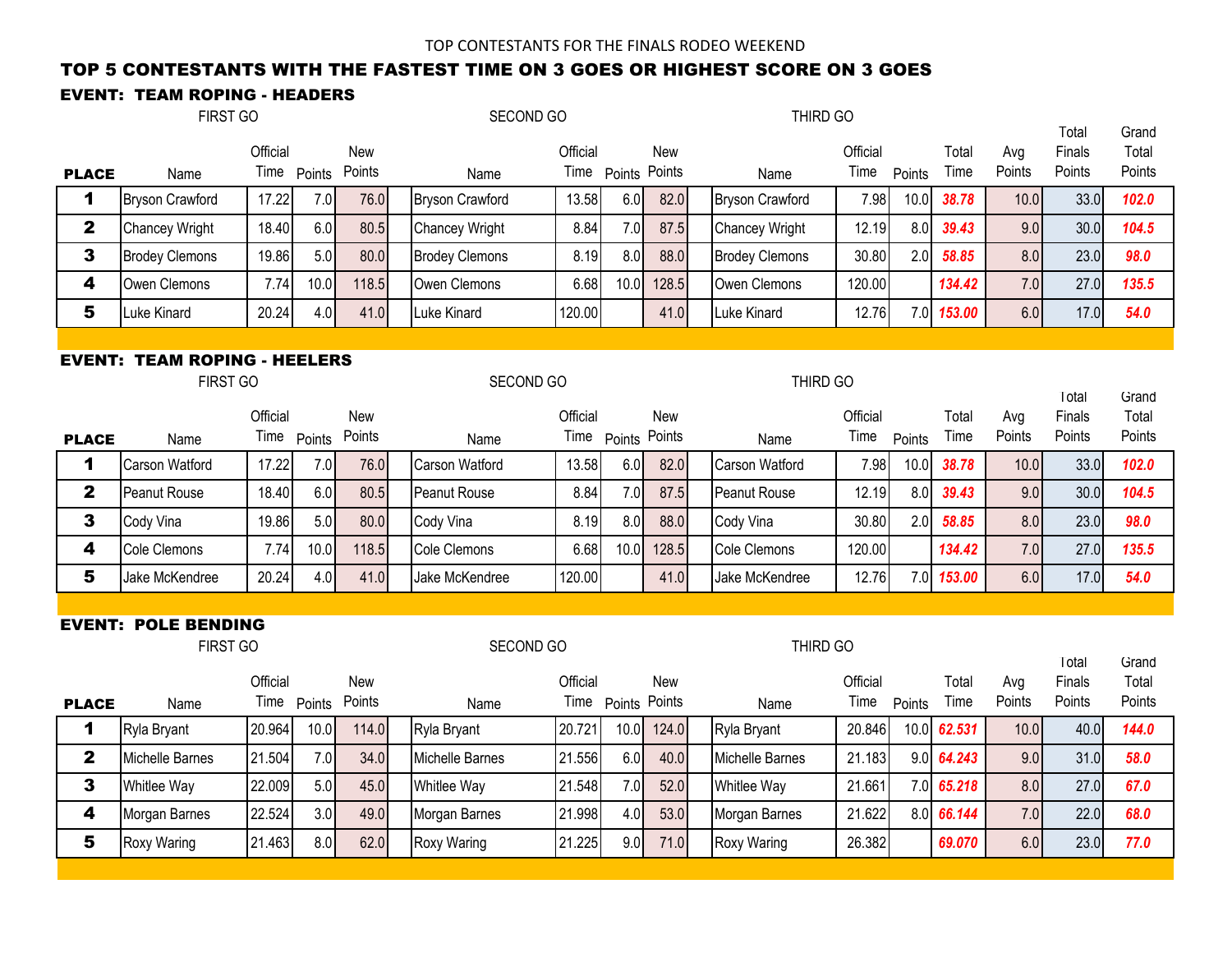### TOP 5 CONTESTANTS WITH THE FASTEST TIME ON 3 GOES OR HIGHEST SCORE ON 3 GOES

#### EVENT: BULL RIDING

|                         | FIRST GO                       |          |              |               | SECOND GO             |          |              |               | THIRD GO              |                   |        |                |               | I otal           | Grand           |
|-------------------------|--------------------------------|----------|--------------|---------------|-----------------------|----------|--------------|---------------|-----------------------|-------------------|--------|----------------|---------------|------------------|-----------------|
|                         |                                | Official |              | New           |                       | Official |              | New           |                       | Official          |        | Total          | Avg           | Finals           | Total           |
| <b>PLACE</b>            | Name                           |          | Score Points | Points        | Name                  |          | Score Points | Points        | Name                  | Score Points      |        | Score          | Points        | Points           | Points          |
| 1                       | <b>Hagen Meeks</b>             | 71.0     | 10.0         | 39.0          | <b>Hagen Meeks</b>    | 0.0      |              | 39.0          | <b>Hagen Meeks</b>    | 0.0               |        | 71.0           | 10.0          | 20.0             | 49.0            |
|                         |                                |          |              |               |                       |          |              |               |                       |                   |        |                |               |                  |                 |
|                         |                                |          |              |               |                       |          |              |               |                       |                   |        |                |               |                  |                 |
|                         |                                |          |              |               |                       |          |              |               |                       |                   |        |                |               |                  |                 |
|                         |                                |          |              |               |                       |          |              |               |                       |                   |        |                |               |                  |                 |
|                         |                                |          |              |               |                       |          |              |               |                       |                   |        |                |               |                  |                 |
|                         | <b>EVENT: GIRL'S CUTTING</b>   |          |              |               |                       |          |              |               |                       |                   |        |                |               |                  |                 |
|                         | FIRST GO                       |          |              |               | SECOND GO             |          |              |               | THIRD GO              |                   |        |                |               | I otal           | Grand           |
|                         |                                | Official |              | New           |                       | Official |              | New           |                       | Official          |        | Total          | Avg           | Finals           | Total           |
| <b>PLACE</b>            | Name                           |          | Score Points | Points        | Name                  |          | Score Points | Points        | Name                  | Score             | Points | Score          | Points        | Points           | Points          |
| 1                       | <b>Casey Oliver</b>            | 72.0     | 10.0         | 66.0          | <b>Casey Oliver</b>   | 71.0     | 8.0          | 74.0          | Casey Oliver          | 72.0              | 9.0    | 215.0          | 10.0          | 37.0             | 93.0            |
| $\overline{\mathbf{2}}$ | Josey Tingley                  | 71.0     | 9.0          | 59.0          | Josey Tingley         | 71.5     | 9.0          | 68.0          | Josey Tingley         | 70.0              | 7.0    | 212.5          | 9.0           | 34.0             | 84.0            |
| 3                       | Ryleigh Flynn                  | 62.0     | 6.0          | 55.5          | Ryleigh Flynn         | 72.0     | 10.0         | 65.5          | Ryleigh Flynn         | 74.0              | 10.0   | 208.0          | 8.0           | 34.0             | 83.5            |
| 4                       | <b>Brilee Cochran</b>          | 63.0     | 7.0          | 51.5          | <b>Brilee Cochran</b> | 63.0     | $6.0$        | 57.5          | <b>Brilee Cochran</b> | 71.0              | 8.0    | 197.0          | 7.0           | 28.0             | 72.5            |
| 5                       | Haegen Fussell                 | 70.0     | 8.0          | 48.0          | Haegen Fussell        | 65.0     | 7.0          | 55.0          | Haegen Fussell        | 61.0              | 6.0    | 196.0          | 6.0           | 27.0             | 67.0            |
|                         |                                |          |              |               |                       |          |              |               |                       |                   |        |                |               |                  |                 |
|                         | <b>EVENT: REINED COW HORSE</b> |          |              |               |                       |          |              |               |                       |                   |        |                |               |                  |                 |
|                         | FIRST GO                       |          |              |               | SECOND GO             |          |              |               | THIRD GO              |                   |        |                |               |                  |                 |
|                         |                                |          |              |               |                       |          |              |               |                       |                   |        |                |               | <b>I</b> otal    | Grand           |
| <b>PLACE</b>            | Name                           | Official | Score Points | New<br>Points | Name                  | Official | Score Points | New<br>Points | Name                  | Official<br>Score | Points | Total<br>Score | Avg<br>Points | Finals<br>Points | Total<br>Points |
| 1                       | Carolina Sanchez               | 142.0    | 10.0         | 69.0          | Carolina Sanchez      | 142.0    | 9.0          | 78.0          | Carolina Sanchez      | 146.0             | 10.0   | 430.0          | 10.0          | 39.0             | 98.0            |
| $\mathbf{2}$            | Cecilia Sanchez                | 141.5    | 9.0          | 78.5          | Cecilia Sanchez       | 143.5    | 10.0         | 88.5          | Cecilia Sanchez       | 140.5             | 8.0    | 425.5          | 9.0           | 36.0             | 105.5           |
| 3                       | <b>Wyatt Williams</b>          | 139.5    | 8.0          | 72.0          | <b>Wyatt Williams</b> | 134.5    | 8.0          | 80.0          | <b>Wyatt Williams</b> | 142.0             | 9.0    | 416.0          | 8.0           | 33.0             | 97.0            |
| 4                       | <b>Caroline Fletcher</b>       | 138.0    | 7.0          | 77.0          | Caroline Fletcher     | 134.0    | 7.0          | 84.0          | Caroline Fletcher     | 139.5             | 7.0    | 411.5          | 7.0           | 28.0             | 98.0            |
| 5                       | Kora Lemmermen                 | 135.0    | 6.0          | 54.5          | Kora Lemmermen        | 120.5    | 5.0          | 59.5          | Kora Lemmermen        | 130.5             | 6.0    | 386.0          | 6.0           | 23.0             | 71.5            |